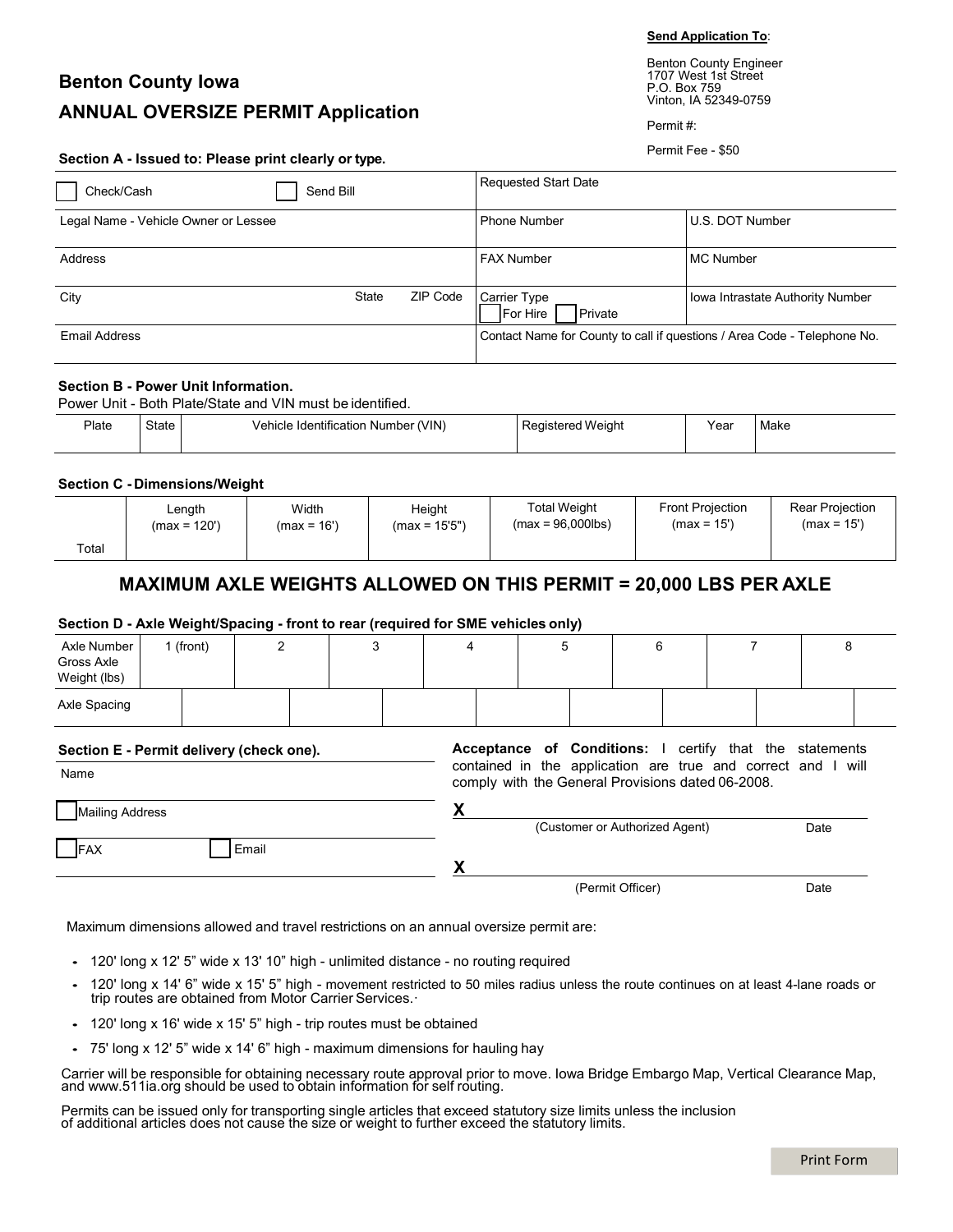## **INSTRUCTIONS FOR COMPLETING AN ANNUAL OVERSIZE PERMIT APPLICATION**

## **Section A**

**Payment Information:** Check the box next to your desired payment method. Benton County currently accepts cash or checks for payment. The cost of the permit is also billable upon request.

**Email address:** Enter your email contact information.

**Requested Start Date:** Enter the date you would like the permit to start. Permits are good for one year.

**Legal Name:** Enter the name of the person or company that the permit will be issuedto.

**Phone Number:** Enter the contact phone number.

**MC Number:** Enter your MC number if you are a for hire carrier with Interstate authority.

**Intrastate Authority:** Enter your Iowa Intrastate authoritynumber

**Carrier Type:** Check one box. Are you hauling this load for hire or privately?

**Address/City/State/ZIP:** Enter the address of the person or company that the permit will be issued to.

**Fax Number:** Enter the contact fax number.

**US DOT Number:** Enter your USDOT number here. If no USDOT number is required for your operation, enter NA. To determine if you are required to have a USDOT number, visit the web site [www.safersys.org](http://www.safersys.org/) 

**Contact Name:** Enter the name of the person to be contacted with questions regarding this application. Also enter a phone number if different than the one already on the application

### **- Section B Power Unit information**

**Plate:** Enter the license plate number for the power unit.

**State:** Enter the 2 digit abbreviation for the state the power unit is registeredin.

**Vehicle Identification Number (VIN):** Enter the VIN for the power unit.

**Registered Weight:** Enter the registered weight of the power unit. This information can be found on your cab card. Iowa law requires that you be registered for the weight you are hauling. Please include a copy of your cab card withthe application.

**Year:** Enter the year of the power unit.

**Make:** Enter the make of the power unit (Peterbilt, Mack, International, etc)

## **- Section C Dimensions/Weight**

**Overall Length:** Measure from the front bumper of the power unit to the end of the trailer *or* load. Enter in feetand inches.

**Overall Width:** Enter in feet and inches.

**Overall Height:** Tallest point, either power unit or load. Enter in feet and inches.

**Front Projection:** Any overhang that extends past the front of the power unit. Enter infeet.